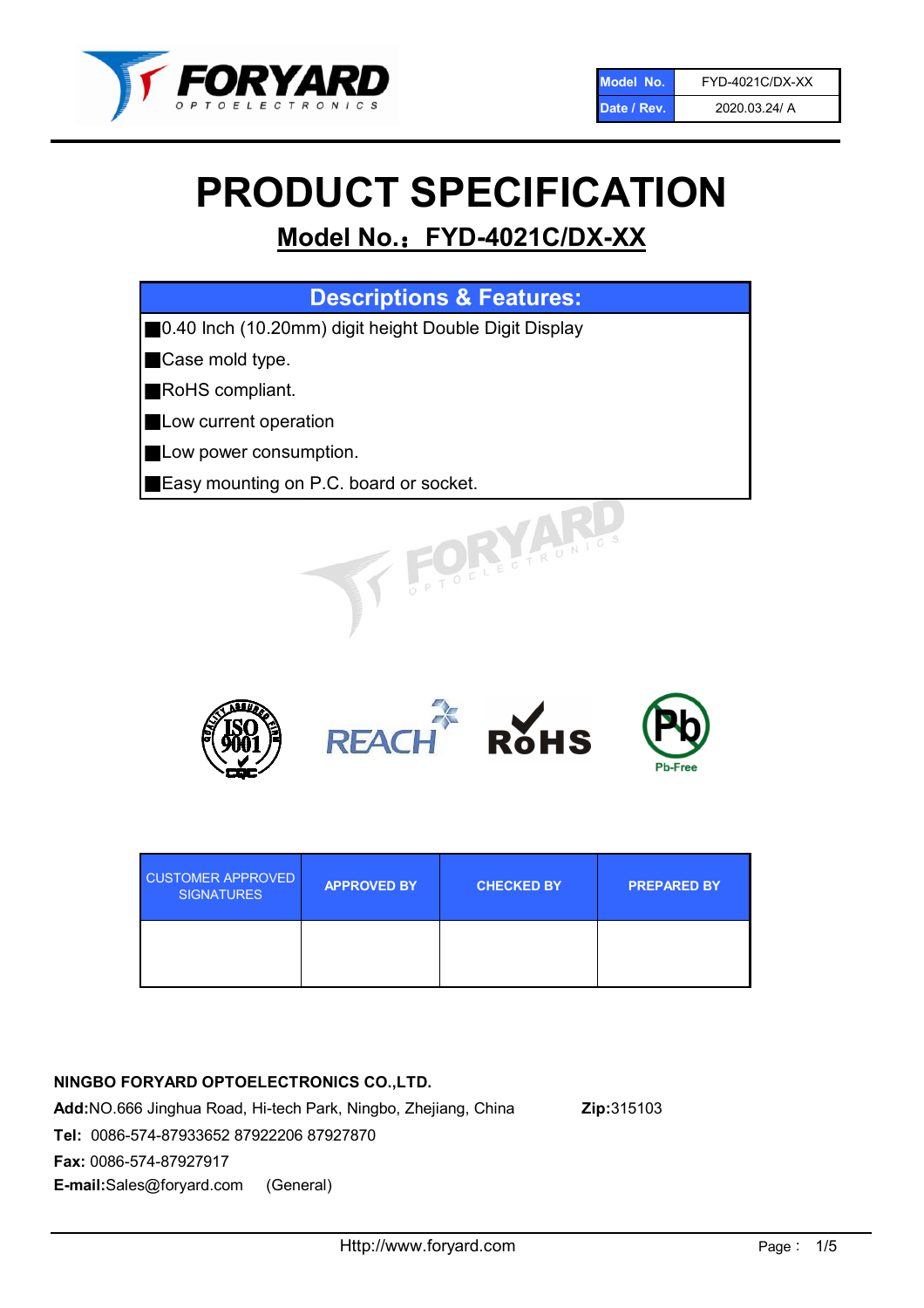

| Model No.   | FYD-4021C/DX-XX |
|-------------|-----------------|
| Date / Rev. | 2020.03.24/ A   |

#### Model No.: FYD-4021C/DX-XX

### ■ -XX: REF Surface / Epoxy color

| Color<br><b>Number</b>      |                |                                                   |             |                |
|-----------------------------|----------------|---------------------------------------------------|-------------|----------------|
| REF Surface Color   O White |                | ○ Black  ○ Gray                                   | $\circ$ Red | $\circ$ Green  |
| Epoxy Color                 | I⊖ Water Clear | $\mathbin{\varcap}$ White $\mathbin{\varcap}$ Red | IO Green∶   | $\circ$ Yellow |

#### ■ Mechanical Dimensions



Notes:

- 1. All pins are Φ0.51[.020]mm
- 2. Dimension in millimeter [inch], tolerance is ±0.25 [.010] and angle is ±1° unless otherwise noted.
- 3. Bending≤Length\*1%.
- 4.The specifications,characteristics and technical data described in the datasheet are subject to change without prior notice.
- 5.The drawing is different from the actual one, please refer to the sample.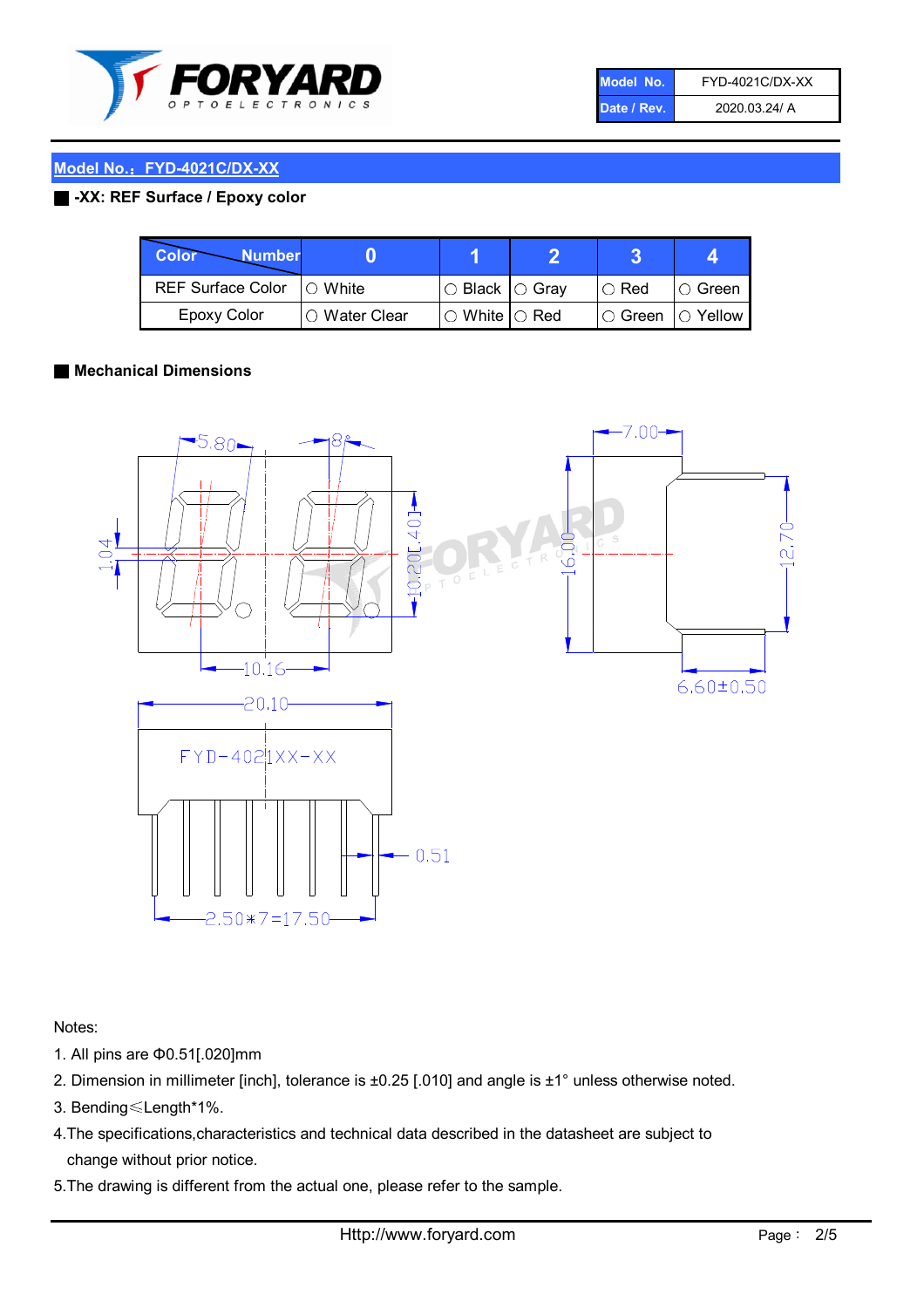

| Model No.   | FYD-4021C/DX-XX |
|-------------|-----------------|
| Date / Rev. | 2020.03.24/ A   |

# Model No.: FYD-4021C/DX-XX

■ All Light On Segments Feature & Pin Position

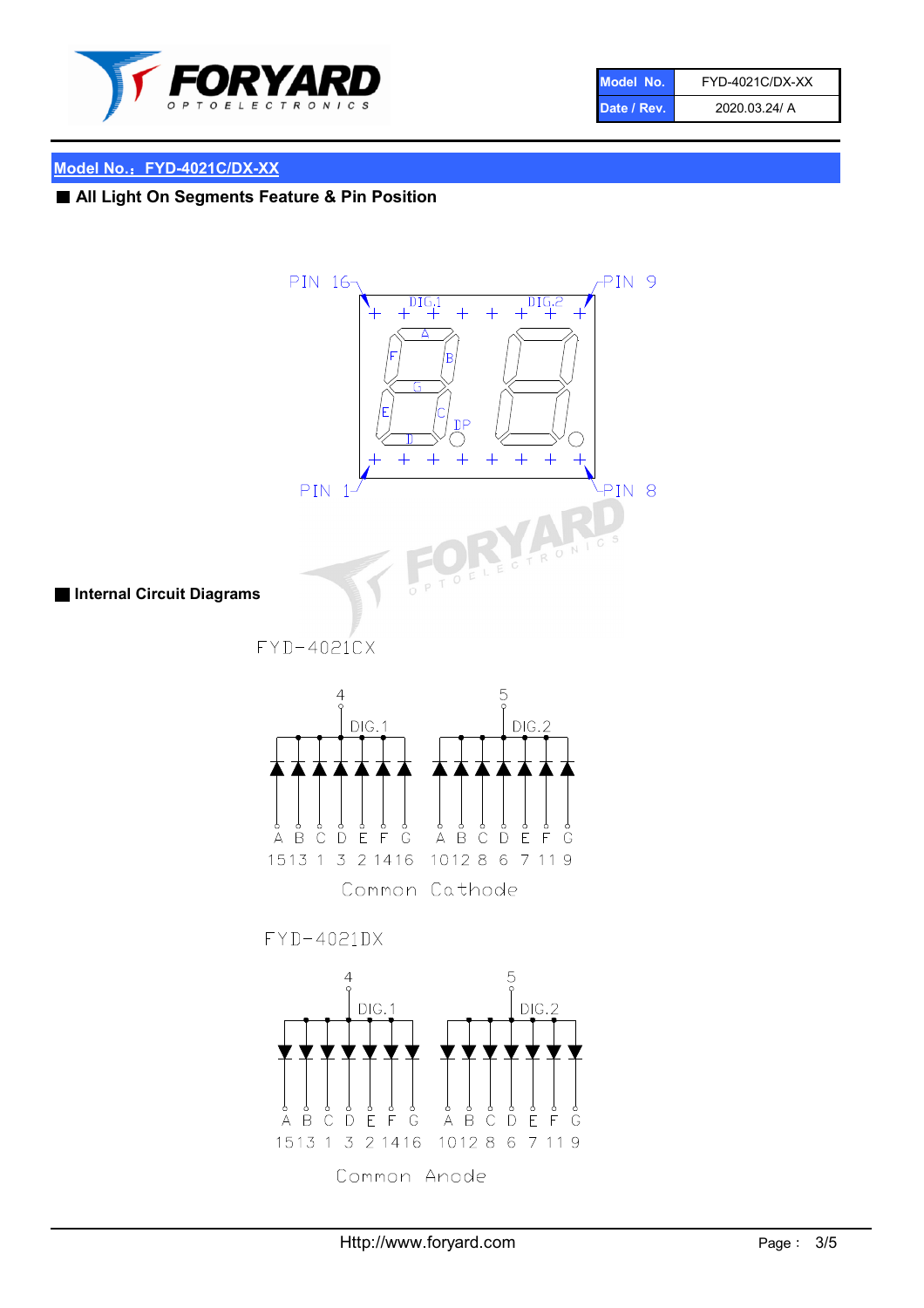

| Model No.   | FYD-4021C/DX-XX |
|-------------|-----------------|
| Date / Rev. | 2020.03.24/ A   |

(Ta=25℃)

### Model No.: FYD-4021C/DX-XX

#### Absolute maximum

| solute maximum ratings       |               |                       |              |            | (Ta=25℃)    |
|------------------------------|---------------|-----------------------|--------------|------------|-------------|
| <b>Parameter</b>             | <b>Symbol</b> | <b>Test Condition</b> | <b>Value</b> |            |             |
|                              |               |                       | <b>Min</b>   | <b>Max</b> | <b>Unit</b> |
| Reverse Voltage              | VR            | $IR = 30$             | 5            |            |             |
| <b>Forward Current</b>       | IF            |                       |              | 30         | mA          |
| Power Dissipation            | Pd            |                       |              | 100        | mW          |
| <b>Pulse Current</b>         | Ipeak         | Duty=0.1mS,1KHz       |              | 150        | mA          |
| <b>Operating Temperature</b> | Topr          |                       | $-40$        | $+85$      | °C          |
| Storage Temperature          | Tstr          |                       | -40          | $+85$      | °C          |

#### ■ Electrical-Optical Characteristics

#### ● Color Code & Chip Characteristics:(Test Condition:IF=10mA)

Typ Max S | Hi $\textsf{Red}$  | AlGaInP | 660nm LE 20nm | 2.00 | 2.50 D | Super Red | AIGaAs/DH | 650nm | 20nm | 2.00 | 2.50 E | Orange | GaAsP | 625nm | 35nm | 2.00 | 2.50 A | Amber | GaAsP | 610nm | 35nm | 2.00 | 2.50 Y | Yellow | GaAsP | 590nm | 35nm | 2.00 | 2.50 G Yellow Green AIGaInP | 570nm | 10nm | 2.00 | 2.50 3.00 3.80 3.00 3.80 W | White | InGaN/GaN | X=0.29,Y=0.30 |CCT:9500K| 3.00 | 3.80 UHR Ultra Hi Red | AlGaInP | 640nm | 20nm | 2.00 | 2.50 UR | Ultra Red | AlGaInP | 635nm | 20nm | 2.00 | 2.50 UE Ultra Orange | AIGaInP | 625nm | 20nm | 2.00 | 2.50 UA Ultra Amber | AIGaInP | 610nm | 20nm | 2.00 | 2.50  $UV$  Ultra Yellow  $\vert$  AlGaInP  $\vert$  590nm  $\vert$  20nm  $\vert$  2.00  $\vert$  2.50  $\text{UG}$  Ultra Yellow Green | AIGaInP | 570nm | 30nm | 2.00 | 2.50 PG Pure Green | InGaN | 520nm | 36nm | 3.00 | 3.80 30nm 3.00 3.80 30nm 3.00 3.80 UW |Ultra White | InGaN/GaN | X=0.29,Y=0.30 |CCT:9500K| 3.00 | 3.80 10~20 Standard brightness Forward Voltage(VF) Unit:V 15~30 10~20 10~20 625nm GaAsP 590nm **Emitting Color Dice Material** 10~21 610nm Luminous **Intensity** (Iv) Unit:mcd AlGainP 660nm GaAsP GaAsP AlGaAs/DH **Spectral** Line halfwidth (∆λ1/2) Peak Wave Length $(\lambda_{\rm P})$ UB 460nm 635nm AlGaInP AlGaInP AlGaInP InGaN/GaN AlGaInP | 570nm | 10nm | 2.00 | 2.50 | 10~20 30~105 30~135 460nm 520nm Ultra brightness **AlGaInP** AlGaInP 60nm AlGaInP 640nm Segment-to-Segment Luminous Intensity ratio(Iv-M) 1.5:1 610nm 9~20(mw) 350~450 470nm 120~180 120~180 Ultra Blue InGaN/GaN InGaN/GaN 9~20(mw) 20~50 280~600 570nm | 30nm | 2.00 | 2.50 | 20~60 470nm 590nm InGaN/GaN B Blue I InGaN 40~85 60~120~180 40~70

#### Note:

1.Luminous Intensity is based on the Foryard standards.

2.Pay attention about static for InGaN